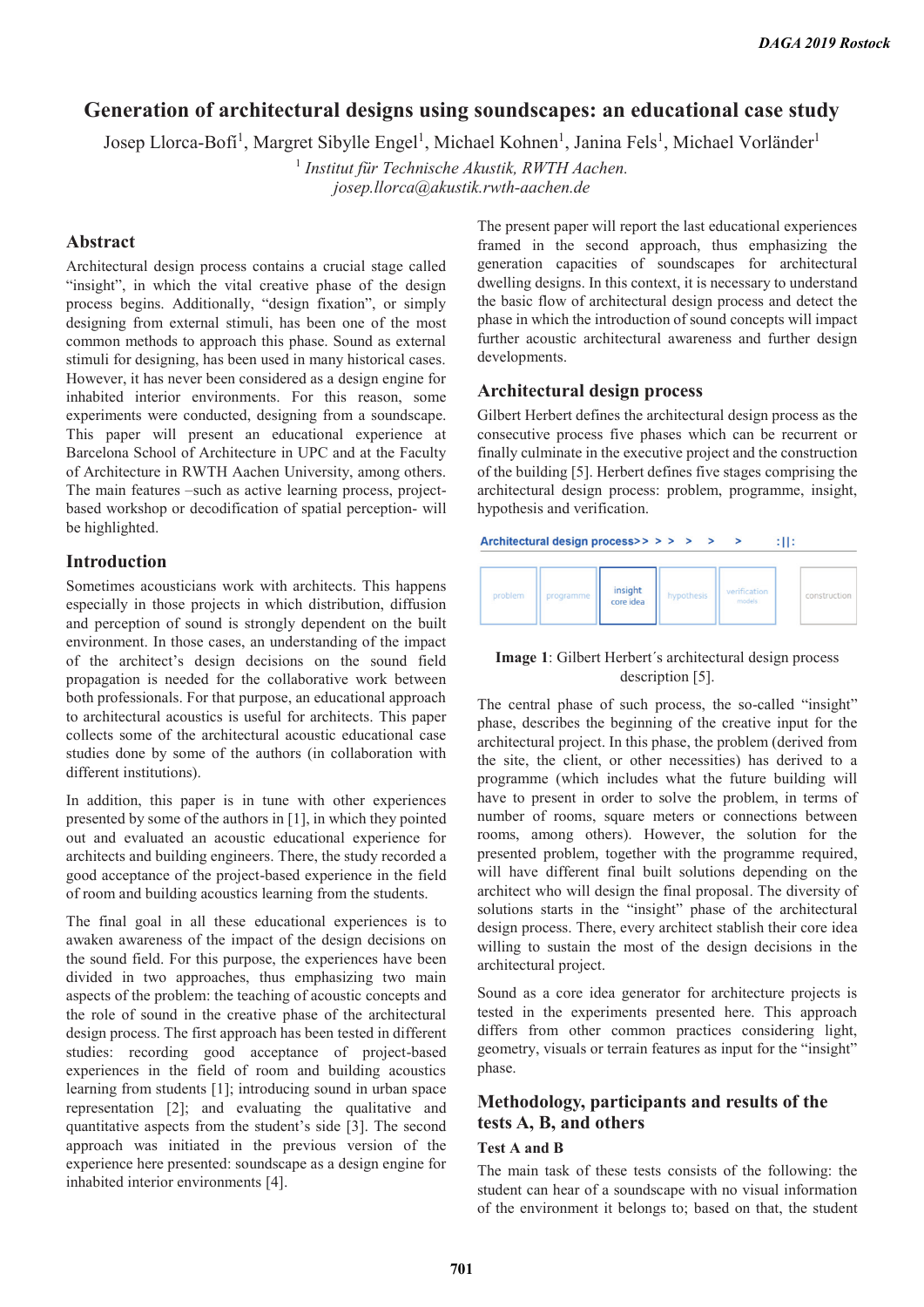draws the architectural environment is perceiving from the soundscape, and generates an architectural proposal. Before the main task is requested to the students, an example is presented: a different soundscape with different architectural designs serves as examples of the task to do. This procedure follows the "design fixation" methodology [6] usually used in the instructive process of architects. The task for students included a pre and post questionnaire for subjective preferences.



**Image 2**: Diagram flow for the test A and B.

**Test A** was performed at the School of Architecture of Barcelona (ETSAB), from the Polytechnic University of Catalunya (UPC). It included 52 architecture students, expert subjects, between the ages of 19 and 22. The experiment setup was set in one of the architecture workshop rooms at the ETSAB, supported by a stereo sound reproduction system (a pair of 100W loudspeakers in the ceiling). The results of this test consisted of individual plan and section sketches made by hand, 3D isometries sketched by hand, pre and post questionnaires and rendered images for material definition and final overview of the architectural project proposal. The graphical results of this test were included in [4].



**Image 3**: A selection of 3D isometries and rendered images designed by ETSAB-UPC students in **test A**.

**Test B** was performed at the Faculty of Architecture from RWTH Aachen University. It included 34 normal hearing students, expert subjects, between the ages of 22 and 27. The experiment was set up the ITA hemi anechoic chamber, with individual headphone calibration, with 6 subjects being tested in parallel. The scene was auralized in RAVEN (ITA-

RWRTH Aachen) using anechoic sounds. The results of these tests consisted of individual plan and section drawings made by hand, 3D isometry sketched by hand and questionnaire data. The acceptance of the pedagogical methodology used in the experience can be partially found at [1]. Additionally, trends in spatial perception can be detected by the statistical analysis of the questionnaires and the drawing dimensions, which is part of running studies.



**Image 4**: Some of the 3D isometries and rendered images designed by the FA-RWTH students in **test B**.

#### **Other tests**

In May 2017, a pedagogic test on architectural representation with architecture students in ETSAB was performed. This test aimed to evaluate the acceptancy of sound inclusion in architectural representation of urban spaces.

The 4th of December 2018, a mixing virtual and in-situ acoustics test was done in the Dominican Convent of Ausiàs March street in Barcelona. This test aimed to evaluate the realism of a synchronized audition of (1) the auralization of a trumpet playing in the church of the convent, and (2) the church's organ play.